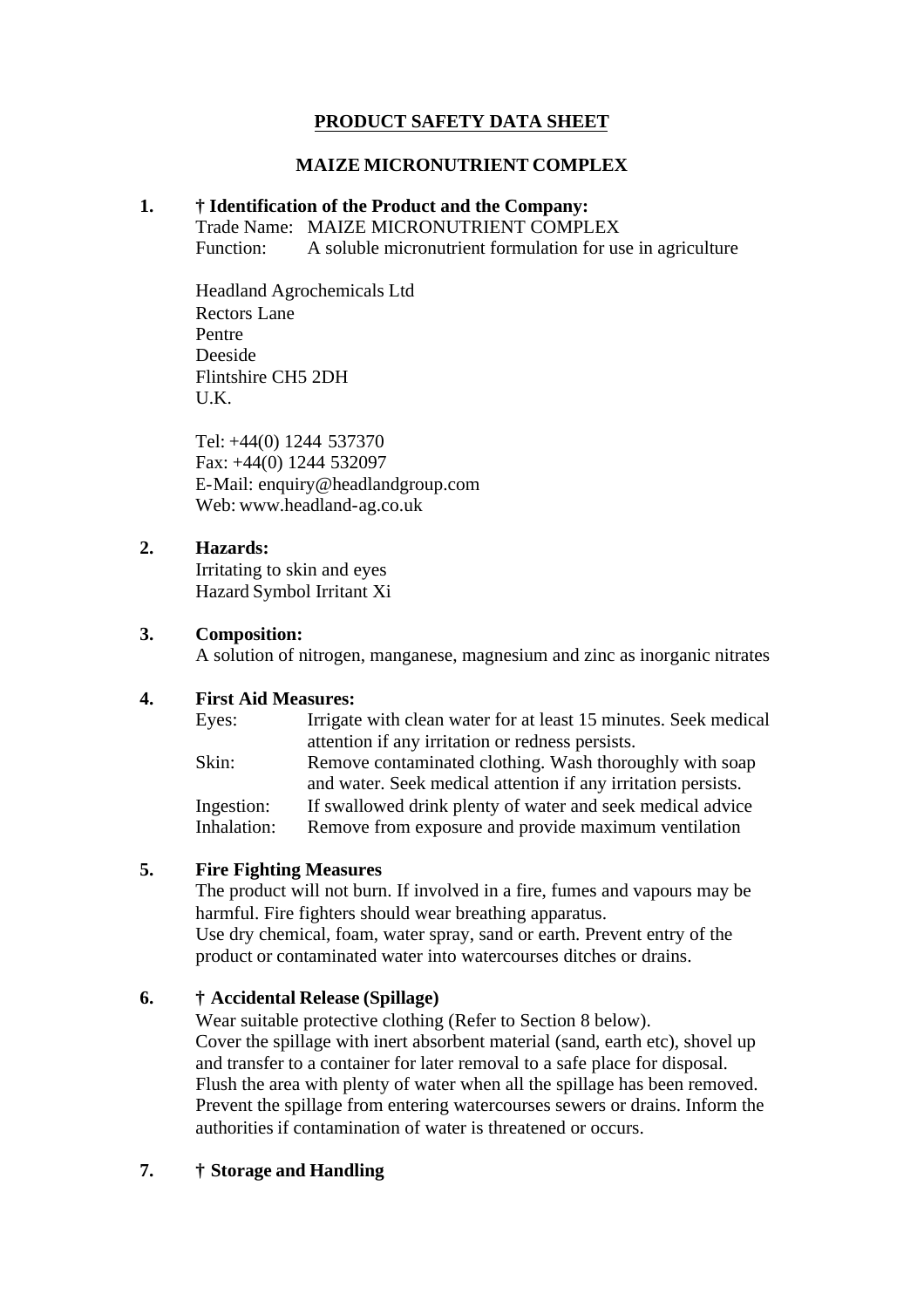Keep in original container, tightly closed

Keep cool and dry in a suitable agricultural chemical store under lock and key Keep away from food, drink and animal feedingstuffs and out of reach of children

Do not allow to freeze. Store above 5°C. Do not store in direct sunlight or near direct sources of heat.

## **8. Personal Protection**

Wear coveralls, suitable protective gloves and face-shield when handling the concentrated product. Avoid breathing the spray mist when using.

## **9. Physical and Chemical Properties**

Appearance: a beige mobile liquid Odour: slight, characteristic Specific Gravity: Approx. 1.28 pH: 2

# **10. Stability and Reactivity**

Very stable. Stores for at least 2 years in original containers in normal agricultural chemical storage conditions. Do not allow to freeze – store above  $5^{\circ}$ C.

## **11. Toxicological Information**

This product is of low toxicity: Acute oral LD50:  $>2,000$  mg/kg.bw (calculated) Acute dermal LD50:  $>2,000$  mg/kg.bw (calculated) Irritancy: Irritating to skin and eyes.

# **12. Environmental Protection**

This product expected to be of low toxicity to fish and other aquatic life. Its components are readily bio-degradable and bio-accumulation is unlikely. Do not contaminate surface waters or ditches with any chemical or used containers.

## **13. Disposal of Unwanted Product and Used Containers**

Consult the local authorities before disposing of unwanted chemical. Triple-rinse and puncture used containers and dispose of as permitted by local authorities. Do not re-use containers for any purpose.

## **14. Transport Information**

| Road Transport:           | Not hazardous  |
|---------------------------|----------------|
| <b>UN Number:</b>         | No UN Number   |
| Proper Shipping Name:     | Non-hazardous  |
| <b>IMDG Class:</b>        | Not applicable |
| <b>CPL Packing Group:</b> | Not applicable |

## **15. † Regulatory Information**